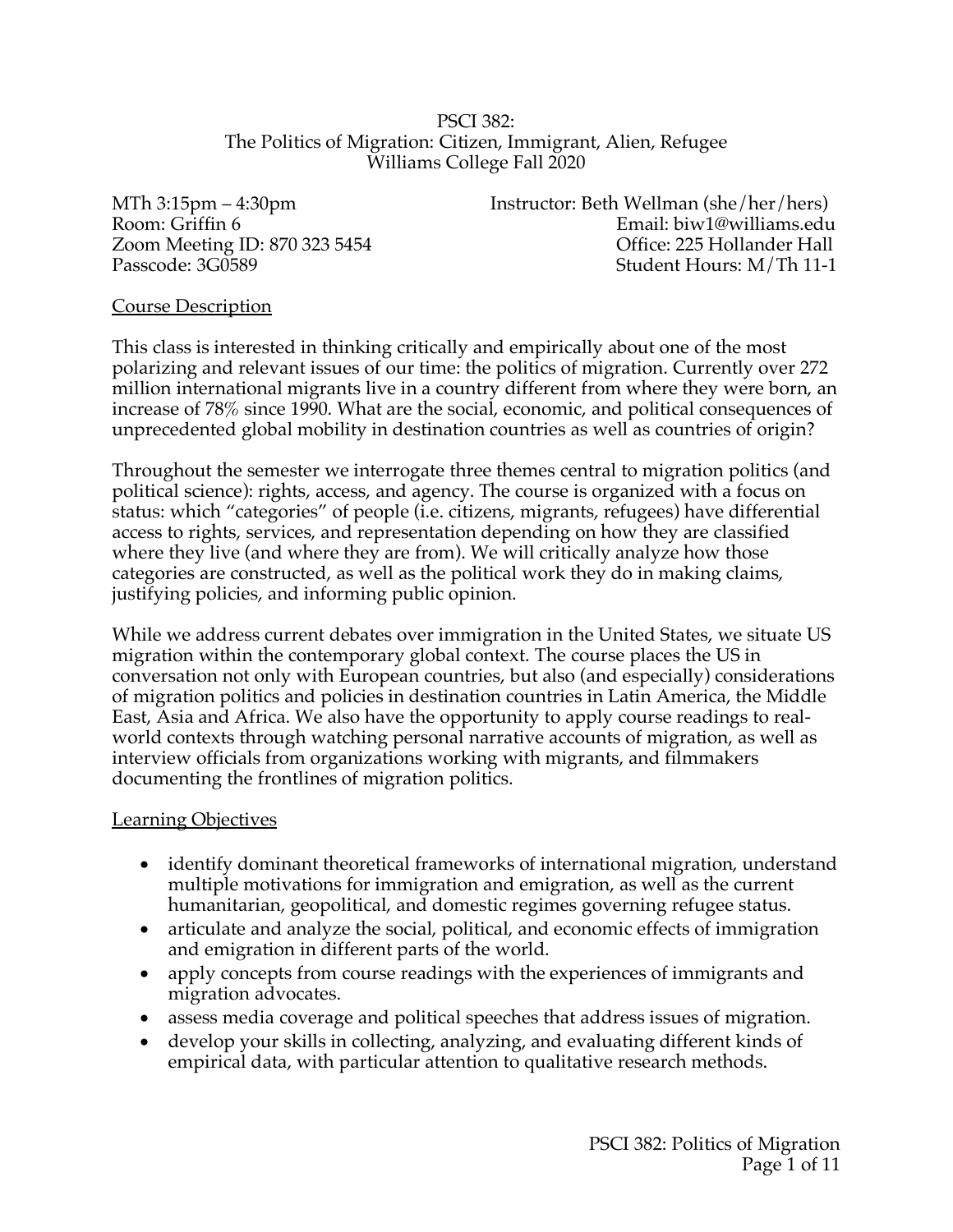# Course Structure and Format (Fall 2020)

As a hybrid course, the class will feature both in-person and online components. Occasionally I will post short lectures on GLOW to accompany the reading and media assignments. Our scheduled course time will be a mix of discussions, active learning exercises, and presentations. *You are expected to have completed readings and watched lectures and assigned media prior to class.* If the Williams campus is open and it is safe to do so, most classes will be held in-person; there will be at least a few days where we hold class remotely (in addition to the required first day and last two weeks of the course) – these are designated on the syllabus, and there may be additional days.

We will draw on numerous sources of data, whether listening to a campaign speech, watching documentary videos from refugee camps, or analyzing maps of migrant networks and remittance patterns. We will also develop our qualitative research skills, including media analysis and conducting interviews. I anticipate and expect high levels of participation: lively debates, small group collaborations, and critical reflection on readings, media coverage, and personal experiences.

# Assessments

# **Course Participation (30%)**

Every student must not only attend class, but actively participate in the course activities and discussions. This grade includes participation in interactive exercises, small group sessions, and in-class debates. Critical to active participation is asking questions—of the readings, of your fellow students, and of our guest speakers.

Discussion Questions: On your given days, you will submit 2-3 discussion questions based on the readings onto our GLOW discussion board. These questions are due by 9am the day of class.

Active participation also includes:

- Interventions that indicate substantive and original thinking.
- Insights that integrate evidence from the readings in support of the argument you are making.
- Comments and questions to the group (and our guest speakers) that deepen the conversation, particularly with regard to evaluating the strengths, limitations and scope conditions of theories or cases under discussion.
- Contributing to small group and class collaborations (i.e. helping to develop case selection lists, interview protocols, and rubrics for assignments).
- Engaging with other class members' ideas and constructive feedback on their projects. If disagreeing with others' ideas, disagreements are stated clearly and respectfully.

# **Short Papers (30%)**

I will also assign short response and reflection papers throughout the semester, as well as assignments that will give you an opportunity to practice qualitative research skills.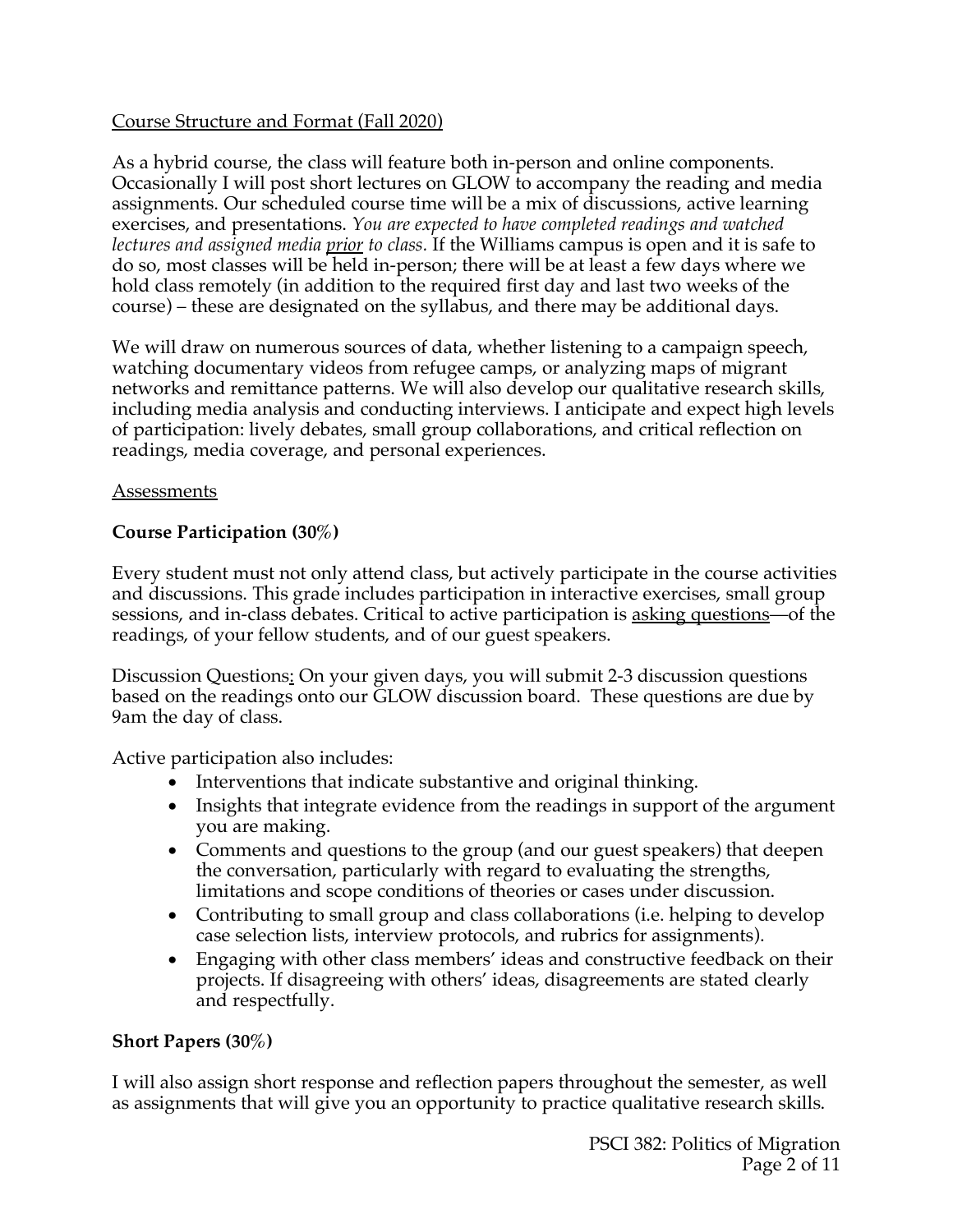- **Your migration story (1-2 pages)** In some aspect of our lives, we are all migrants. What is your migration story? Write a 1-2 page reflection on your (and/or your family's) migration experience. We will read and discuss these as a class, so please share only to the extent that you feel comfortable. **Due: 3pm Sunday September 13**
- **Migration Journey reflection paper (3-5 pages)** As the first part of your final assignment, you will select one of the migrants or migrant families we have encountered during the course through documentary films and our readings. You will reflect on their migration journey, drawing on the migration theories and contemporary trends we have discussed in class. What is (a)typical about their experience? How does legal status and migrant identity shape their lives? You will also need to discuss why you selected them; what about their personality or journey do you connect with or are curious about? What surprised you, resonated with you? **Due: 11:59 pm Wednesday October 14**
- **Rhetorical Analysis (3 pages):** You will analyze a recent political speech or news report about migration and identify the main arguments, underlying assumptions, evidence provided, and characterization of migrants or migration. **Due: 11:59 pm Wednesday November 11**

# **Final Project (40%)**

• There are two parts to the project. The first part is a group presentation of a destination country context (Dec 3 or Dec 7). The second part is an individual final paper analyzing how your chosen migrant (or migrant family) may navigate two different destination country contexts. This structured, comparative case study should be informed by academic research, political speeches, migration theories, documentary films, and the particular policies of each destination country. Additional details forthcoming. **Final Paper is Due at 4:30 pm Thursday December 17.** 

# Course Policies

# **Learning During a Pandemic**

We are living through a difficult moment right now. You most likely know people who have lost their jobs, have tested positive for COVID-19, have been hospitalized, or are no longer with us. You and your family may have been displaced and have had to move or relocate abruptly. You may have increased (or possibly decreased) work and/or family care responsibilities. There is a lot of stress, uncertainty, and upheaval.

I am fully committed to making sure that you learn everything you are hoping to learn from this class. I will make whatever accommodations I can to help you get through the semester, especially as you (and I) may encounter unforeseen challenges. Recognizing when you are over your head, reaching out when you need additional support: these are actions of courage and strength. Do not suffer in silence. We will figure it out.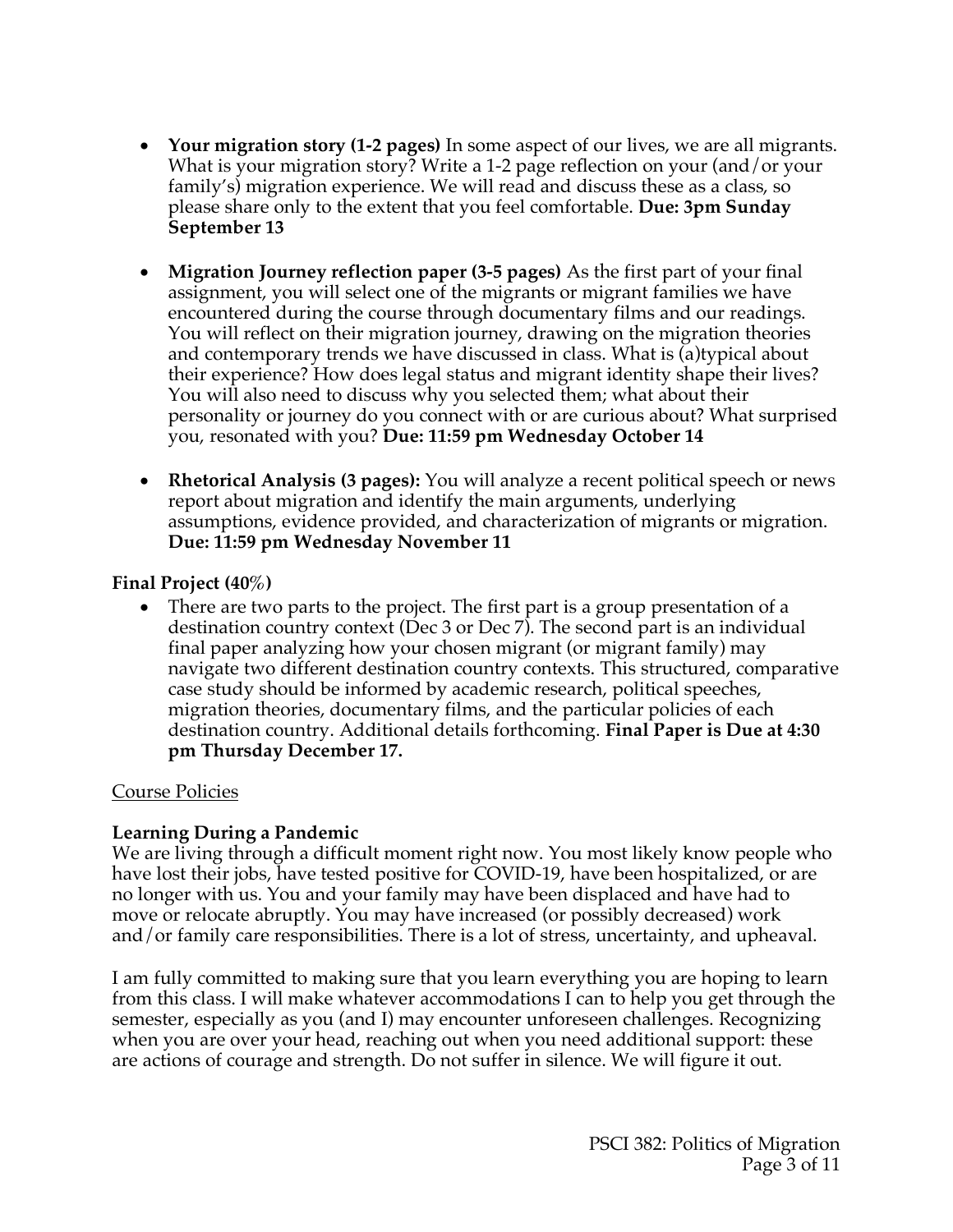## **Classroom Inclusivity**

Many topics covered in the course can be controversial, divisive, and often difficult. Many of the films we will watch may be emotionally intense and often upsetting. Creating a community of respect, inclusion, and support is integral to the success of this course. The Williams community embraces diversity of age, background, beliefs, ethnicity, gender, gender identity, gender expression, national origin, religious affiliation, sexual orientation, and other visible and nonvisible categories. I welcome all students into this class and am committed to creating an environment where people feel supported, and a diversity of experiences and learning styles are acknowledged and valued. We will work together as a class to establish ground-rules for discussion, and I will check in to assess what's working (and what's not) and adjust the course to better meet the needs and interests of the class. My student hours (whether in-person outside or on Zoom) is also, always, a safe haven if for anyone who believes they are being treated with prejudice.

### **Community Health**

Creating an in-classroom community during a pandemic requires a stronger commitment than usual to protecting our own well-being in order to safeguard each other's health. In an attempt to keep our classroom environment as healthy as possible, you will be required to wear a mask at all times, and keep 6 feet between you and your classmates. If possible, please wash your hands or use hand sanitizer before entering the classroom (I will have extra masks and hand sanitizer in the front of the classroom if you have forgotten). If you feel sick, please do not come to class. As a class we will discuss contingency plans for the possibility of extended absences in order to ensure no one is left behind. We must navigate the next few months together as a community.

#### **Health/Accessibility resources**:

Students with disabilities of any kind who may need accommodations for this course are encouraged to contact Dr. GL Wallace (Director of Accessible Education) at 413.597.4672. Also, students experiencing mental or physical health challenges that are significantly affecting their academic work or well-being are encouraged to contact me and to speak with a dean so we can help you find the right resources. The deans can be reached at 413.597.4171. Finally, I will listen and believe you if someone is threatening you. If you are experiencing sexual assault, domestic violence, or stalking, please talk with me and I will connect you with resources.

## **Lecture Slides**

I will post lecture slides before class. The slides are meant as a guide to help you through lecture, especially for those learning remotely; they are in no way a substitute for attending class. My hope is that by providing slides – which often have information like definitions – you will not have to spend the entire class furiously note taking but can pay more attention to the lecture, ask questions, and participate. I also hope you will email me a YouTube link to your favorite 90s song to show me that you've read the syllabus before the first class.

## **Computer Use in Class**

Given mounting evidence of the benefits of taking notes by hand I highly recommend using a pen and paper in class if you are in-person, especially as a break from staring at a screen. It is also difficult for all of us not to get distracted by email, etc. If you believe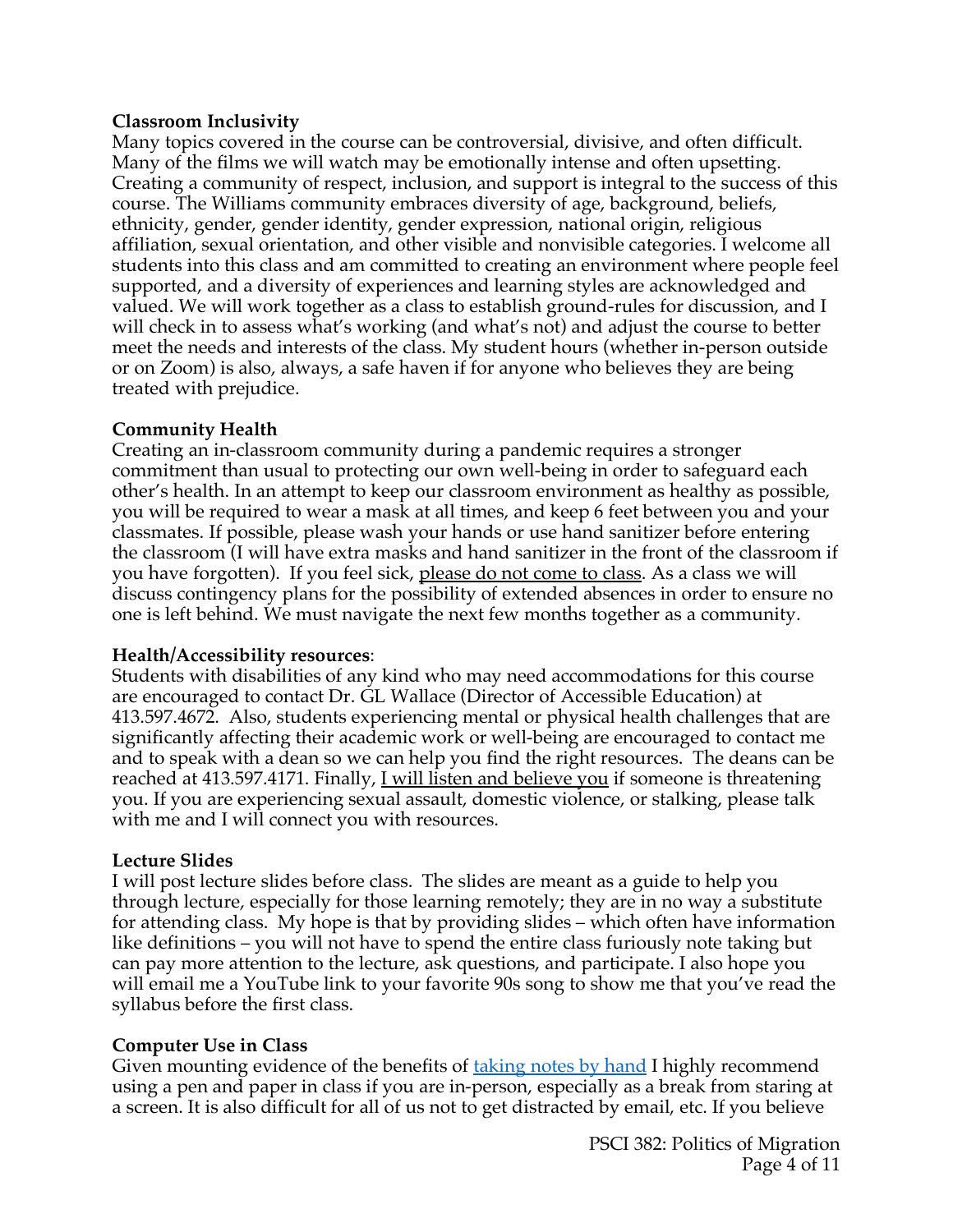it is best for your learning, you are welcome to use your computer in lecture for note taking and referencing reading material. Internet should be switched off, phones should be on silent and out of reach during class. If laptops prove too much of a distraction I reserve the right to change this policy.

# **Recording in-person classes**

Classes may be recorded for the benefit of students enrolled remotely and those who may be unable to attend live. I will inform you whether the course or any particular sessions are being recorded. By participating with your camera on, using a profile image, or with audio unmuted, you are consenting to having your video, image, and audio recorded. If you do not want to be recorded, please be sure to keep your camera off, do not use a profile image, and keep your microphone muted. Students who choose to not be recorded may participate by means of the chat feature.

## **Late work policy**

Please let me know by email if you are not going to be able to submit an assignment on time, the earlier the better. An email request for an extension should state a) why the assignment will be late and b) the date/time you are requesting for an extension. I plan on being additionally lenient and flexible during this semester; please do not abuse it.

## **Academic Integrity**

Although much of the learning in this class will be collaborative, **all submitted written work must be your own**. Throughout the course you will be sharing with and learning from other students within our class. Students can share readings and research materials, but may not engage in any joint writing (with the exception of the collaborative interview protocol). One way to be sure you are not violating the honor code is to refrain from writing/typing/crafting your response to the assignment with others. Rather, save the writing until you are on your own and working independently.

Please review the Williams College Honor Code and consult the website for resources on how to properly cite sources within your work. I will also provide additional guidance throughout the semester. If you have any questions about how the Honor Code applies to your work, please come talk with me. I'm always happy to have those conversations, especially as you research and write.

I take plagiarism and cheating extremely seriously, and I reserve the right to check a digital form of any of your written work with software designed to check for plagiarism. I also reserve the right to check with other student work at participating universities to make sure final case studies are your own.

## **Contacting the Professor**

The best way to reach me is by email: biw1@williams.edu. I will do my best to respond as quickly as possible. Please note responses may be delayed on weekends and I am not available on Wednesdays. I also strongly encourage you to come to student hours (Monday/Thursdays 11 am – 1pm); 15 minute appointments are available through signup sheets in GLOW. Depending on your location, we can meet over Zoom or if the weather is nice, take a walk around campus. I am happy to talk about anything related to the course, answer questions, listen to concerns, or if you feel you need help.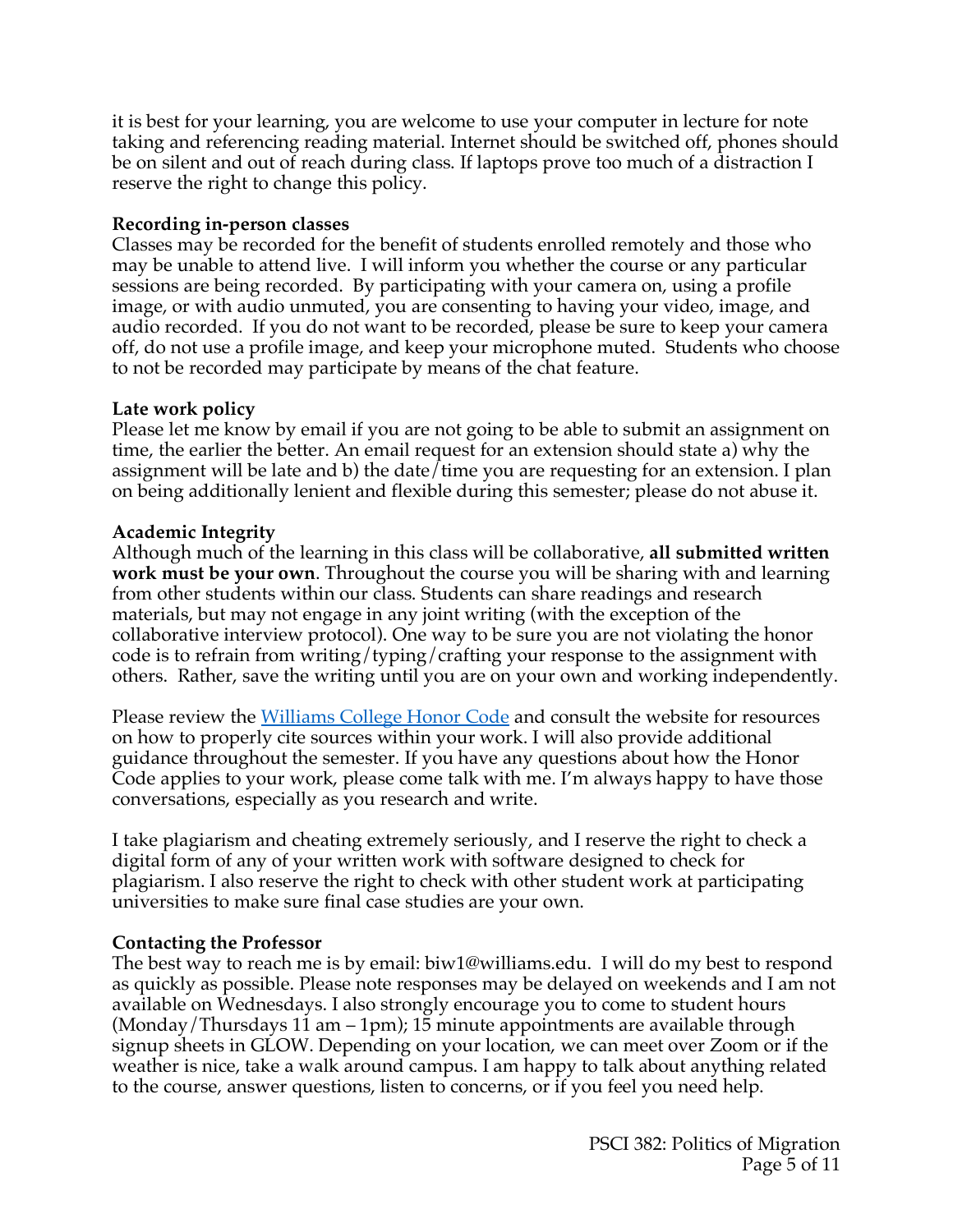### Course Schedule

**Sep 10: Introduction: Why study Migration?** *Remote* Prior to class: Read Syllabus, Submit pre-course survey Explore the Migration Data Portal **Sep 13: Due: Personal migration narrative (1-2 pages)** Upload to GLOW by 3pm Sunday 9/13.

# **Part I: Arrival**

## **Sep 14: The Status of Citizenship**

Aptekar, Sofya. 2015. *The Road to Citizenship: What Naturalization Means for Immigrants and the United States.* "Introduction"

Joppke, Christian. 2010. *Immigration and Citizenship*. Chapter 1, "The Concept of Citizenship," 1 – 33.

Recommended Reading: Marshall, T.H. 1951. *Citizenship and Social Class*. Chapter 2, "The Development of Citizenship to the End of the Nineteenth Century," 8-17.

Mounk, Yascha. 2016. "Why I Still Want to Be an American Citizen"

### **Sep 17: Who Migrates and Why?**

Castles, Stephen et al. 2020 (5th edition). *The Age of Migration: International Population Movements in the Modern World.* The Guilford Press. Skim "Introduction" and "Theories of Migration."(1-54).

United Nations. International Migration 2019 Report. Skim Key Findings, and Parts I and II.

Watch: Becky's Journey (Dir: Plambech, Sine, 2014, 24 minutes)

#### **Sep 21: Immigrant Rights in Comparative Perspective**

Hoover Green, Amelia. 2013. "How to read political science: A guide in four steps."

Koopmans, Ruud, and Ines Michalowski. 2016. "Why Do States Extend Rights to Immigrants? Institutional Settings and Historical Legacies Across 44 Countries Worldwide." *Comparative Political Studies*, 1 – 34.

Adamson, Fiona B., and Gerasimos Tsourapas. 2019. "The Migration State in the Global South: Nationalizing, Developmental, and Neoliberal Models of Migration Management." *International Migration Review* (2019),  $1 - 34.$ 

Watch: Choose three vignettes from "Life on Hold" (Al-jazeera)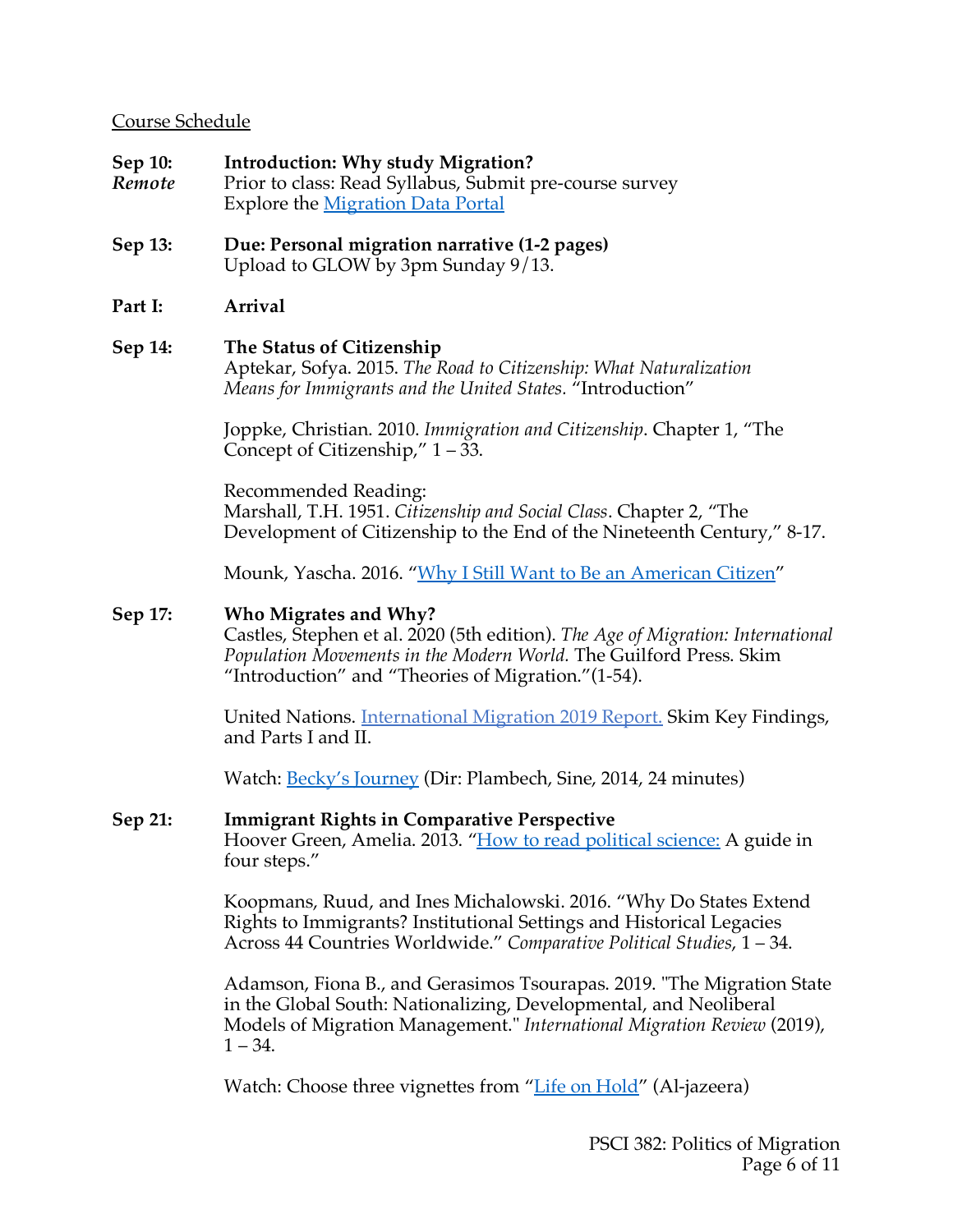#### **Sep 24: Refugee Status**

UNHCR Handbook on Procedures and Criteria for Determining Refugee Status (UNHCR 1979, 1992) Read Introduction and Part One - Criteria for the Determination of Refugee Status.

Janmyr, Maja. "UNHCR and the Syrian refugee response: negotiating status and registration in Lebanon." *The International Journal of Human Rights* 22.3 (2018): 393-419.

O'Toole, Molly. 2019. "This may have been Trump's most successful year yet for restricting immigration**."** Los Angeles Times December 20, 2019. *Also explore links in article.*

Explore: "Returned" (San Diego Tribune August 23 2020) Read: "Who gets asylum? Even before Trump, system was riddled with bias and disparities" and "Navigating the US asylum system: One Nicaraguan woman's journey" Watch accompanying video (11 minutes)

Recommended Reading: Convention Relating to the Status of Refugees, 1951, and 1967 Protocol. United Nations.

Convention Governing the Specific Aspects of Refugee Problems in Africa. 1969. Organization of African Unity.

UNHCR. 2013. Beyond Proof. Credibility Assessment in EU Asylum Systems (Section 2.1, pp. 27-30).

Davies, Sara E. "Redundant or essential? How politics shaped the outcome of the 1967 protocol." *International Journal of Refugee Law* 19.4 (2007): 703- 728.

#### **Sep 28: Migrant Categorization**

Carling, Jørgen, 2017. "Refugee Advocacy and the Meaning of 'Migrants'." *PRIO Policy Brief* 2 (2017): 2017 (4 pages).

Robertson, Shanthi, 2019. "Status-making: Rethinking migrant categorization." *Journal of Sociology* 55.2 (2019): 219-233.

In class: Watch: *South Africa's Victims of Xenophobia: "*We are not rebels. We are refugees*"* (13 minutes, The Guardian).

Watch: Waylaid in Tijuana (Dir: Burgess, Katrina, 2019, 50 minutes)

#### Recommended Reading:

Erdal, Marta Bivand, and Ceri Oeppen. "Forced to leave? The discursive and analytical significance of describing migration as forced and voluntary." *Journal of Ethnic and Migration Studies* 44, no. 6 (2018): 981-998.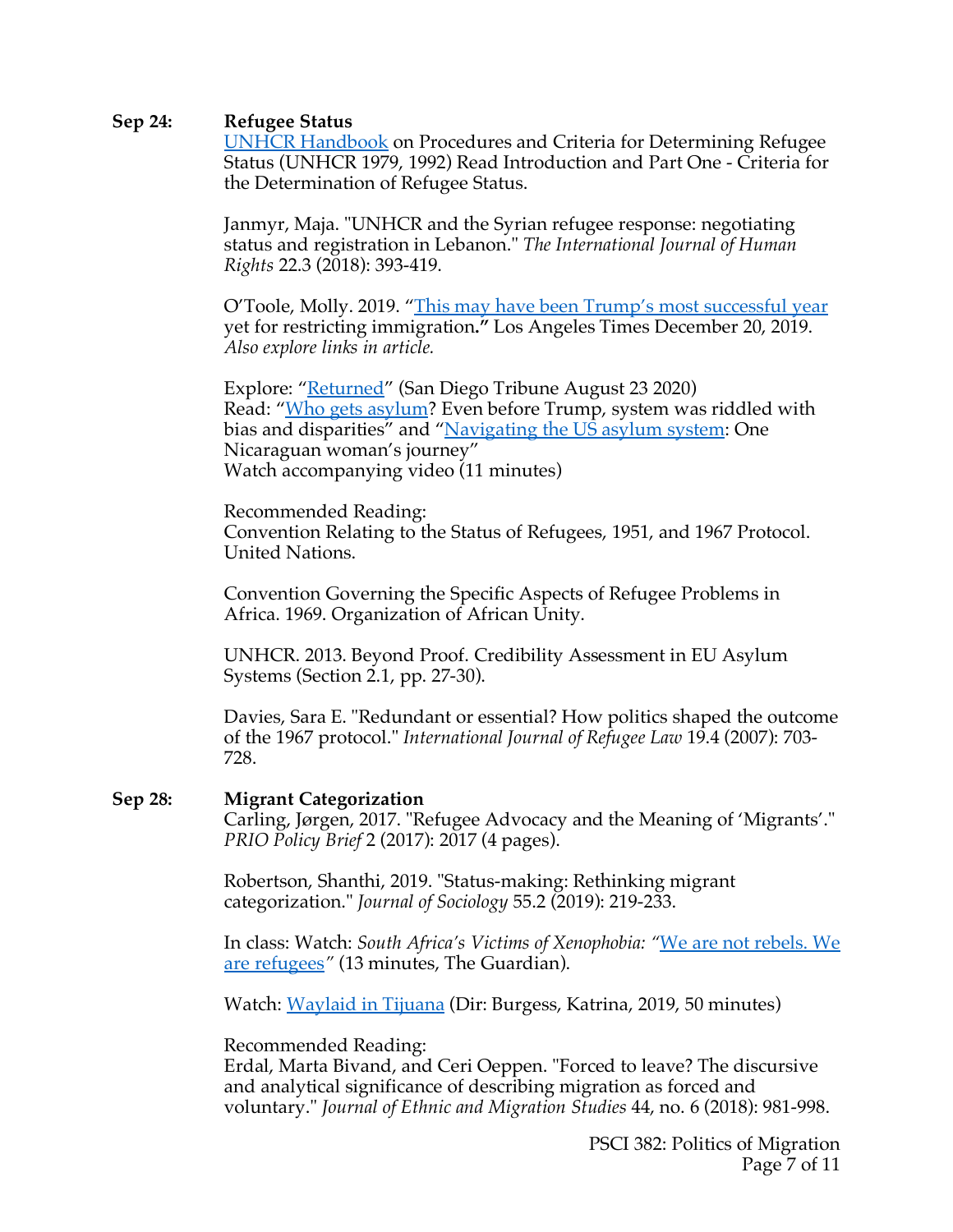Crawley, Heaven, and Dimitris Skleparis. "Refugees, migrants, neither, both: Categorical fetishism and the politics of bounding in Europe's 'migration crisis'." *Journal of Ethnic and Migration Studies* 44, no. 1 (2018): 48-64.

#### **Part II: Access**

### **Oct 1: Refugee policy: Considerations of "Crisis"**

*Remote*

Kingsley, Patrick. "What Caused the Refugee Crisis?" *The Guardian* December 9, 2015.

Arar, Rawan, Lisel Hintz and Kelsey P. Norman. 2016. "The Real Refugee Crisis is in the Middle East, Not Europe." *The Monkey Cage Blog for The Washington Post* May 14, 2016.

Wellman, Elizabeth Iams and Loren Landau. 2015. "South Africa's Tough Lessons on Migrant Policy." *Foreign Policy* October 13, 2015.

Mosley, Layna, 2013. *Interviews in Political Science.* Introduction: "'Just talk to people?" Interviews in political science."

Watch: Sauti (Dir: Nosal, Gayle, 2018, 75 minutes) https://www.sautifilm.org/

#### **Oct 5: Migrant Workers I: Remittances**

*Remote* Ratha, Dilip. 2016*. Migration and Remittances Factbook*. Read Forward, Highlights and Data Notes.

> Pérez-Armendáriz, Clarisa and David Crow, 2010. Do migrants remit democracy? International migration, political beliefs, and behavior in Mexico. *Comparative political studies*, *43*(1), pp.119-148.

Watch: Champ of the Camp (Dir: Kaabour, Mahmood, 2014, 75 minutes)

Q&A with Sauti Film Team (Favourite and Emma)

**Oct 8: Migrant Workers II: Health Care**  *Remote https://items.ssrc.org/covid-19-and-the-social-sciences/qatar-thecoronavirus-and-cordons-sanitaires-migrant-workers-and-the-use-ofpublic-health-to-define-the-nation/*

> Smith, James, and Leigh Daynes, 2016. "Borders and migration: an issue of global health importance." The Lancet Global Health 4.2 (2016): e85-e86.

Ticktin, Miriam, 2006. "Where ethics and politics meet." *American ethnologist* 33.1: 33-49.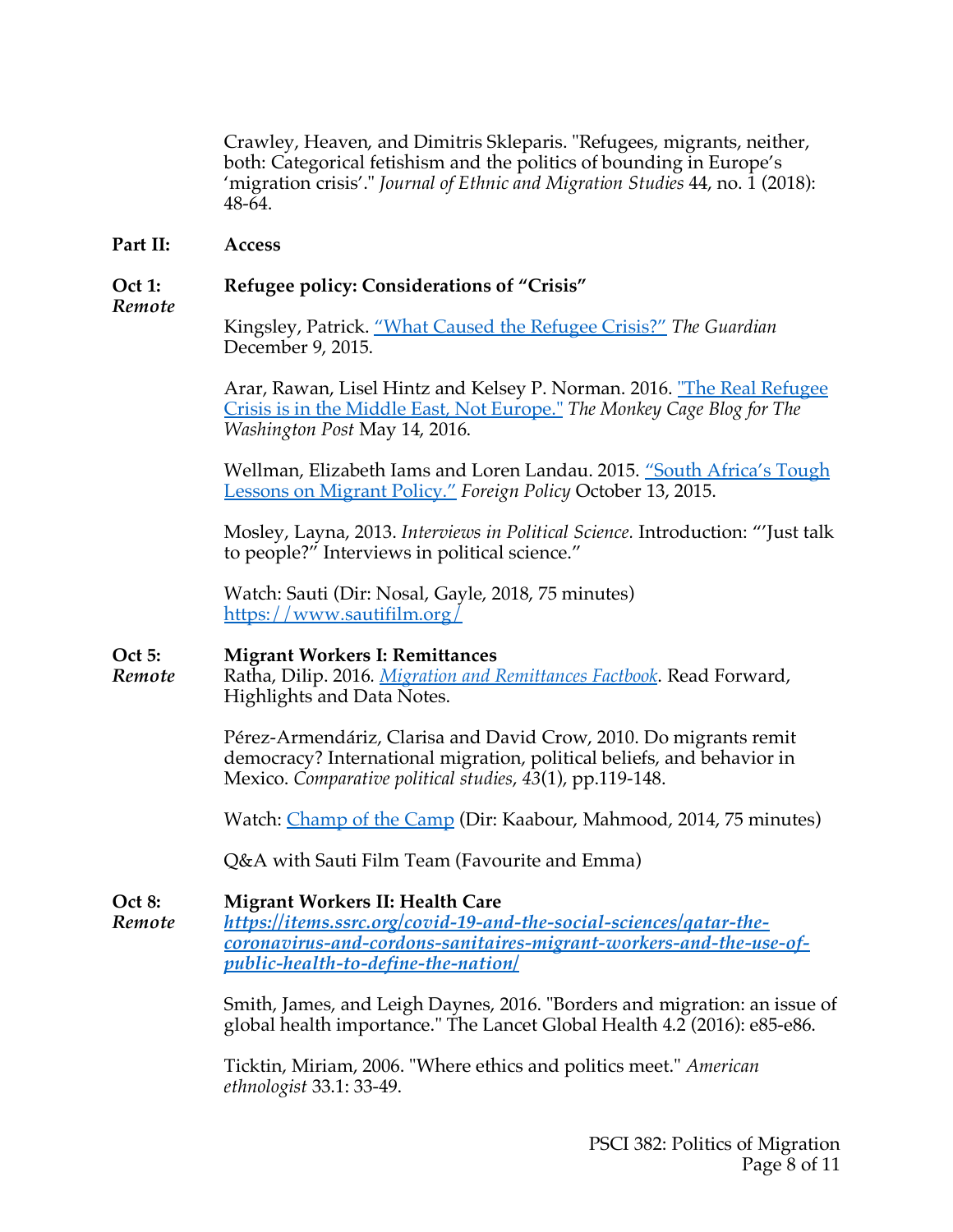McVeigh, Karen, 2020. "Médecins Sans Frontières is 'institutionally racist', say 1,000 insiders**."**

Additional Reading: Majumdar, Arnab, 2020. "Bearing Witness inside MSF."

**Oct 12: No Class (Reading Period)** 

### **Oct 14: Migrant Journey Reflection Paper Due by 11:59pm Wed 10/14**

#### **Oct 15: Migration and Education**

Interview: Kate Stegeman, former Communications Officer, Médecins Sans Frontières

#### **Oct 19: Migrant Electoral Participation**

Dancygier, Rafaela. 2017. *Dilemmas of Inclusion*. Chapter 1: Introduction. 1- 20.

Wellman, Elizabeth Iams. 2020. Emigrant Inclusion in Home Country Elections: Theory and Evidence from sub-Saharan Africa. *American Political Science Review.*

**Part III: Reception and Rhetoric** 

#### **Oct 22: Public attitudes about migration**

Hainmuller, Jens and Daniel Hopkins. 2014. "Public Attitudes Toward Immigration." *Annual Review of Political Science*. 17: 225-249.

Adida, Claire. 2010. "Too close for comfort? Immigrant exclusion in Africa." *Comparative Political Studies* 40(10): 1370-1396.

Q&A with Katrina Burgess (Dir. Waylaid in Tijuana)

Recommended reading:

Brader, Ted, Nicholas Valentino and Elizabeth Suhay. 2008. "What triggers public opposition to immigration? Anxiety, group cues and immigration threat" *American Journal of Political Science* 52(4): 959-978.

#### **Oct 26: International Speeches**

Alarian, Hannah. 2020. Cause or Consequence?: The Alternative for Germany and Attitudes toward Migration Policy. *German Politics and Society*, *38*(2), pp.59-89.

Guest Speaker: Hannah Alarian, University of Florida

Recommended Reading:

Krzyzanowski, Michal, and Ruth Wodak, 2011. *The politics of exclusion: Debating migration in Austria*. Chapter 1. 1-32.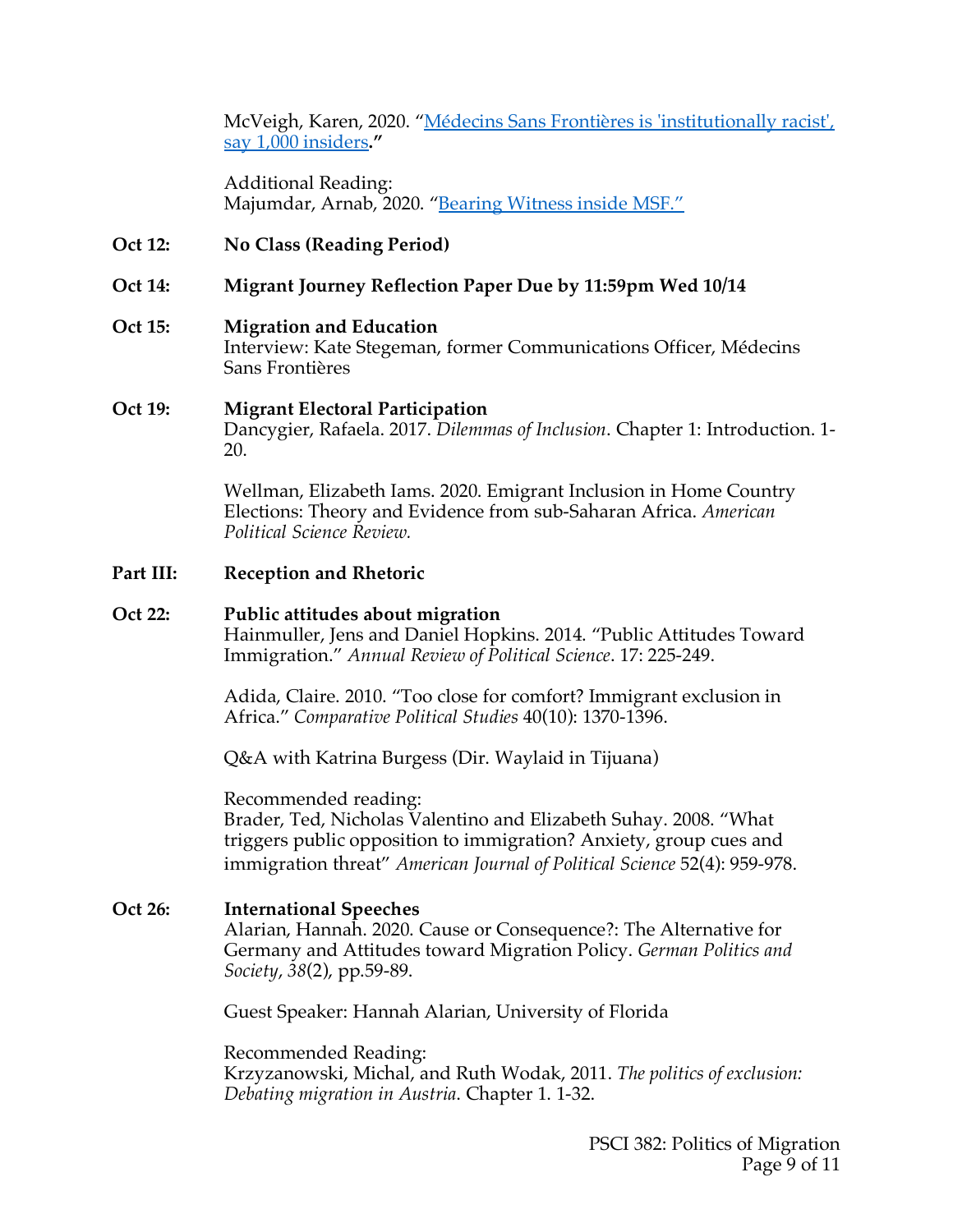| Oct 29:        | US Political Speeches on migration: election edition<br>Scott, Eugene. October 2, 2019 "Trump's most insulting and violent<br>language is often reserved for immigrants." The Washington Post                                                                                         |
|----------------|---------------------------------------------------------------------------------------------------------------------------------------------------------------------------------------------------------------------------------------------------------------------------------------|
|                | Read: immigration policy platforms of the <b>Trump</b> administration and<br>Biden campaign                                                                                                                                                                                           |
|                | Watch: Kamala Harris first senate speech (February 16 2017)                                                                                                                                                                                                                           |
|                | Watch: Donald Trump remarks on immigration system (May 16 2019)                                                                                                                                                                                                                       |
| <b>Nov 2:</b>  | <b>Covering migration I: The News</b><br>White, Aidan, ed. 2015. Moving Stories: International Review of how<br>media cover migration. London: Ethical Journalism Network.<br>Read: p1-18, United States Case Study (p101-106) and three additional<br>case studies of your choosing. |
|                | Bloemraad, Irene, Els de Graauw, and Rebecca Hamlin. 2015. "Immigrants<br>in the Media: Civic Visibility in the USA and Canada." Journal of Ethnic<br>and Migration Studies 41 (6): 874-896.                                                                                          |
| <b>Nov 5:</b>  | <b>Covering Migration II: Humanitarian lens</b>                                                                                                                                                                                                                                       |
|                | <b>Visual Rhetoric: Analyzing Visual Documents</b>                                                                                                                                                                                                                                    |
|                | Human Rights Watch: Rohingya Crisis                                                                                                                                                                                                                                                   |
|                | Doctors without Borders: Mediterranean Sea Rescues                                                                                                                                                                                                                                    |
|                | <b>UNHCR: Documentary Photography by Venezuelan refugees</b>                                                                                                                                                                                                                          |
| <b>Nov 9:</b>  | <b>Media Analysis of Course Clip Gallery</b>                                                                                                                                                                                                                                          |
|                | Q&A with Kathryn Mahoney, Global Spokesperson, UNHCR                                                                                                                                                                                                                                  |
| <b>Nov 11:</b> | Rhetorical Analysis Due 11:59 pm Wednesday 11/11                                                                                                                                                                                                                                      |
| Part IV:       | <b>Special Topics</b>                                                                                                                                                                                                                                                                 |
| <b>Nov 12:</b> | <b>Migration and Climate Change</b><br>Podesta, John. 2019. "The climate crisis, migration, and refugees."<br>Brookings Institution, July 25 2019.                                                                                                                                    |
|                | Black, Richard et al, 2011. "Migration as Adaptation" Nature 478, 447–449                                                                                                                                                                                                             |
| <b>Nov 13:</b> | Email receiving country preference list by 11:59 pm Friday 11/13                                                                                                                                                                                                                      |
| <b>Nov 16:</b> | <b>Migration and Luck</b>                                                                                                                                                                                                                                                             |